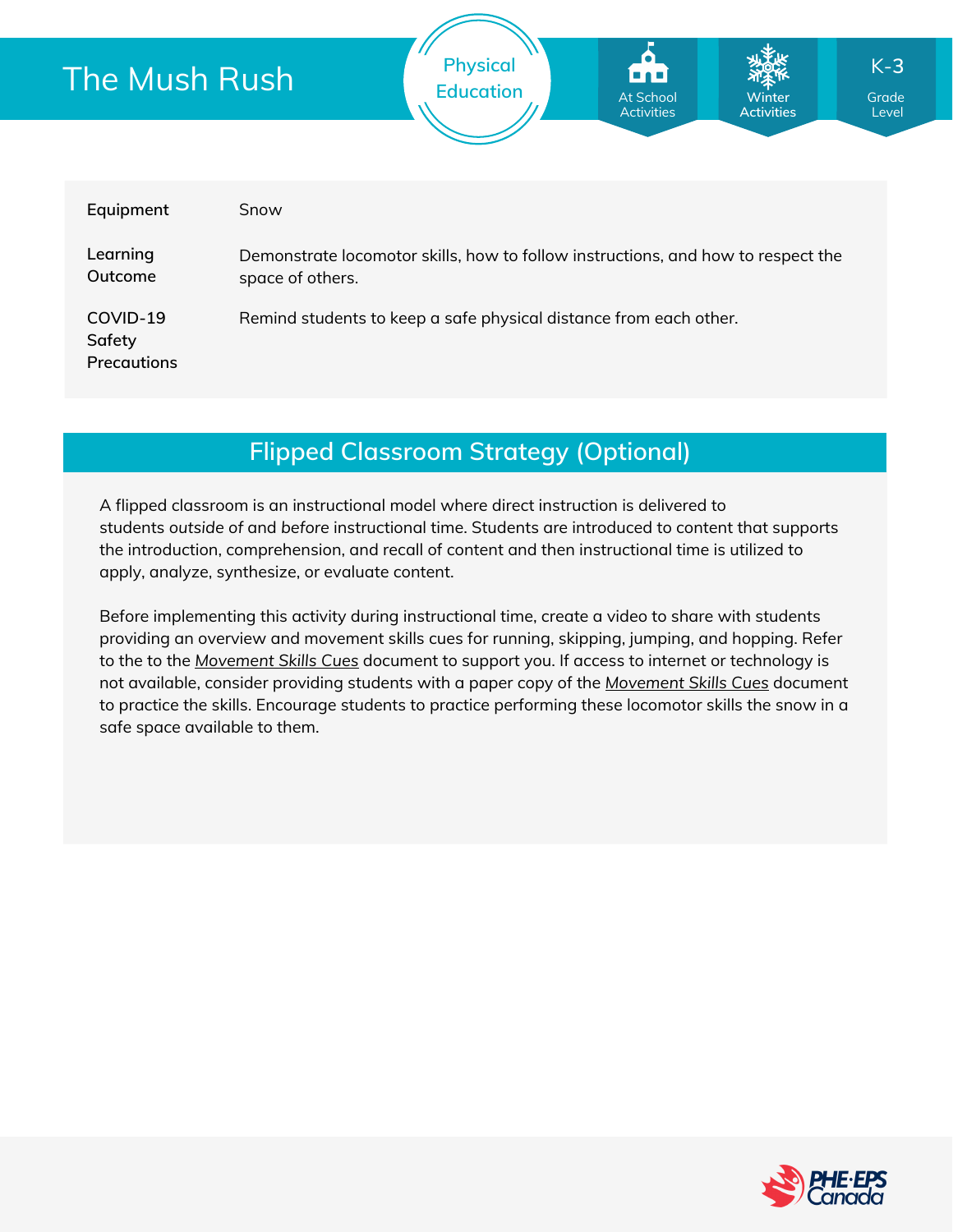# The Mush Rush

### **Activity Description**

If utilizing a flipped classroom approach, remind students to apply the movement cues they learned or reviewed in the video or document. If not utilizing a flipped classroom approach, review the movement skill cues for running, skipping, jumping, and hopping and ask students to practice the skills in the snow.

Introduce students to dogsledding explaining that dogsledding is a form of transportation to help people travel across the snow. Dogs wear a harness and are usually lined up in twos and attached by a rope to a sled. Each pair of dogs has a role to help the sled travel as fast and safely as possible. Dogs can act as:

- Leader(s): 1-2 dogs that guide the team
- Point dogs: Provide encouragement and are training to be leaders
- Wheel dogs: Strongest dogs that keep the sled on its track
- Swing dogs: Maintain team organization while rounding corners

Ask students to stand in a large circle at a safe distance from each other. Assign each student a role randomly – Leader, Point dog, Wheel dog, or Swing dog. Only one student will be appointed the Leader. Begin by asking students to march on the spot The Leader calls 1 of the 3 roles: point dogs, wheel dogs, or swing dogs. The students that have been assigned the role of the dog that is called move in a clockwise or counter-clockwise and take the next vacant place in the circle. For example, when the leader calls, "point dogs," all "point dogs" move to the next vacant "point dog" place in the circle. Students are permitted to move *through* the circle to find a vacant spot.

Along with calling out roles, the Leader can also choose *how* students move from one spot in the circle to another. For example, the Leader can call out "point dogs – skip" and point dogs must skip tot the next vacant place in the circle. Other ways to move include running, skipping, jumping, hopping, crab walking, galloping, karaoka, etc. Encourage the Leader to be creative with choosing different movements. Remind students to march on the spot throughout the activity. Alternate Leaders and other dog roles throughout the activity.

For older students, explain that the command of "Mush" is often used by the person driving the sled to make the dogs go or move faster. Add a challenge of having the Leader to call out "Mush!" and then pick a role and movement, so the call would be for example, "Mush, point dogs, hop!", and students who are Point dogs run as fast as they can to a sport in the outer perimeter of the playing area, touch it, run back to their spot and then hop around the circle until to take the next vacant place in the circle. Another challenge is for the Leader to call multiple roles at once.

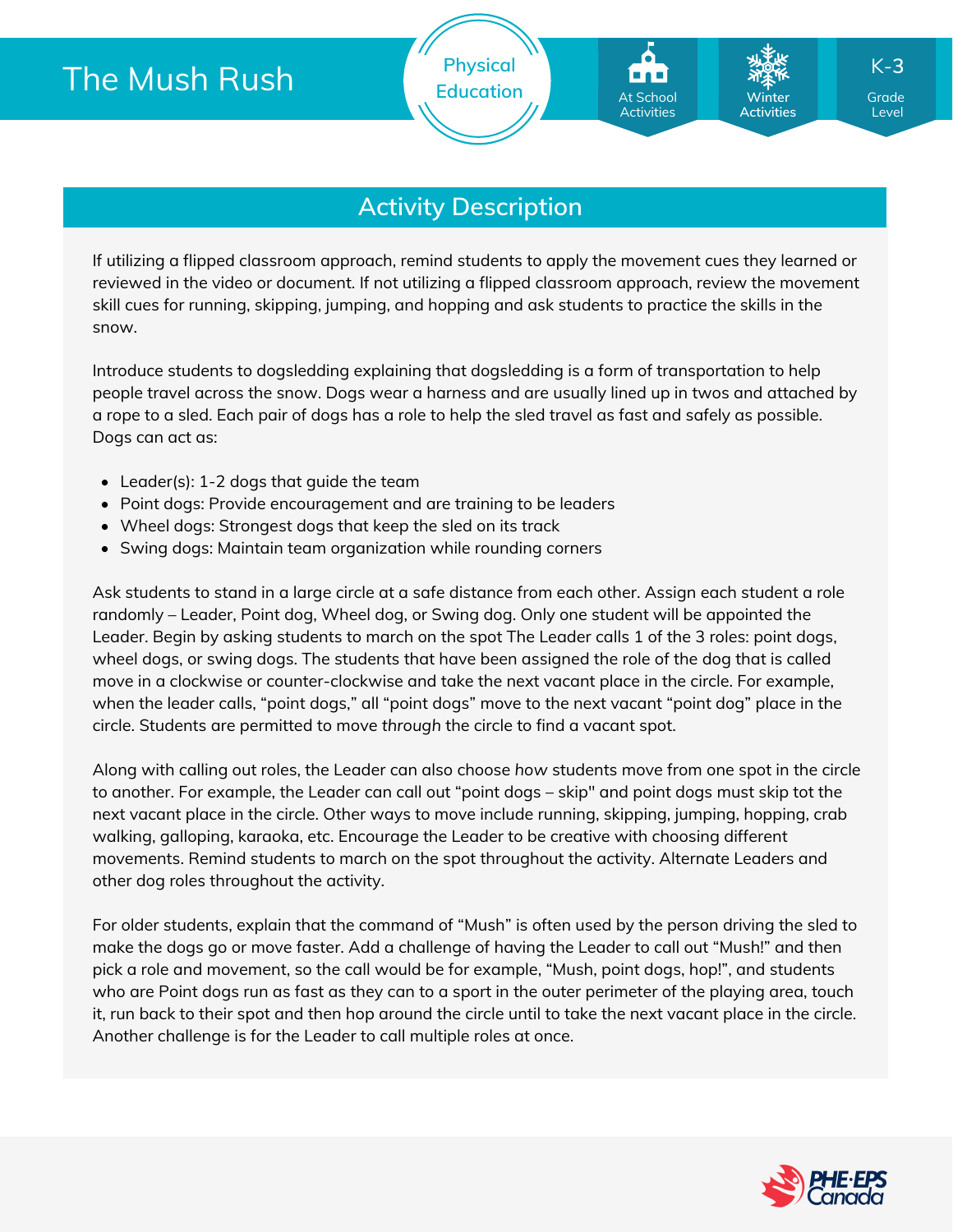# The Mush Rush

**Physical** Education **At School Minter Carde** 

At School **Activities** 

**Winter Activities**

*What did you enjoy most about this activity?*

Reflection is important to support learning during physical education. Consider asking students the

*Which mode of transport was the most*

reflection questions below and discuss the

*challenging to perform? Why?*

answers together.

K-**3**

Level

## **Physical Education Competencies Reflection Questions**



#### **MOVE**

**Develop psychomotor skills, tactics, and strategies that facilitate a variety of physical activities across diverse environments.**



### **THINK**

**Develop cognitive skills and strategies for a variety of movement contexts that facilitate critical thinking, decision making, and problem solving.**



#### **FEEL**

**Develop affective skills and strategies that facilitate healthy and safe relationships with themselves, with others, and with their environment.**

#### **ACT**

**Practice behaviour skills and strategies that facilitate movement competence and confidence.**



## **Inclusion Considerations**

Modifications can be made to a variety of activity components to ensure inclusion. As you plan activities, consider how everyone can be involved and how to modify or adapt the activities to ensure the full inclusion of all. The STEP framework provides modifications to the following activity components space, task, equipment, and people.

| Space                                                                                                 | Task                                                                                          | Equipment                                                                                                                                        | P<br>People                                                      |
|-------------------------------------------------------------------------------------------------------|-----------------------------------------------------------------------------------------------|--------------------------------------------------------------------------------------------------------------------------------------------------|------------------------------------------------------------------|
| Reduce the size of the<br>circle by splitting<br>students into two<br>groups to play the<br>activity. | Student choose the<br>mode of transport they<br>would like to use<br>throughout the activity. | Outline the circle with<br>coloured water for<br>students to follow and<br>do not allow students<br>to move through the<br>middle of the circle. | The teacher acts as<br>the Leader<br>throughout the<br>activity. |